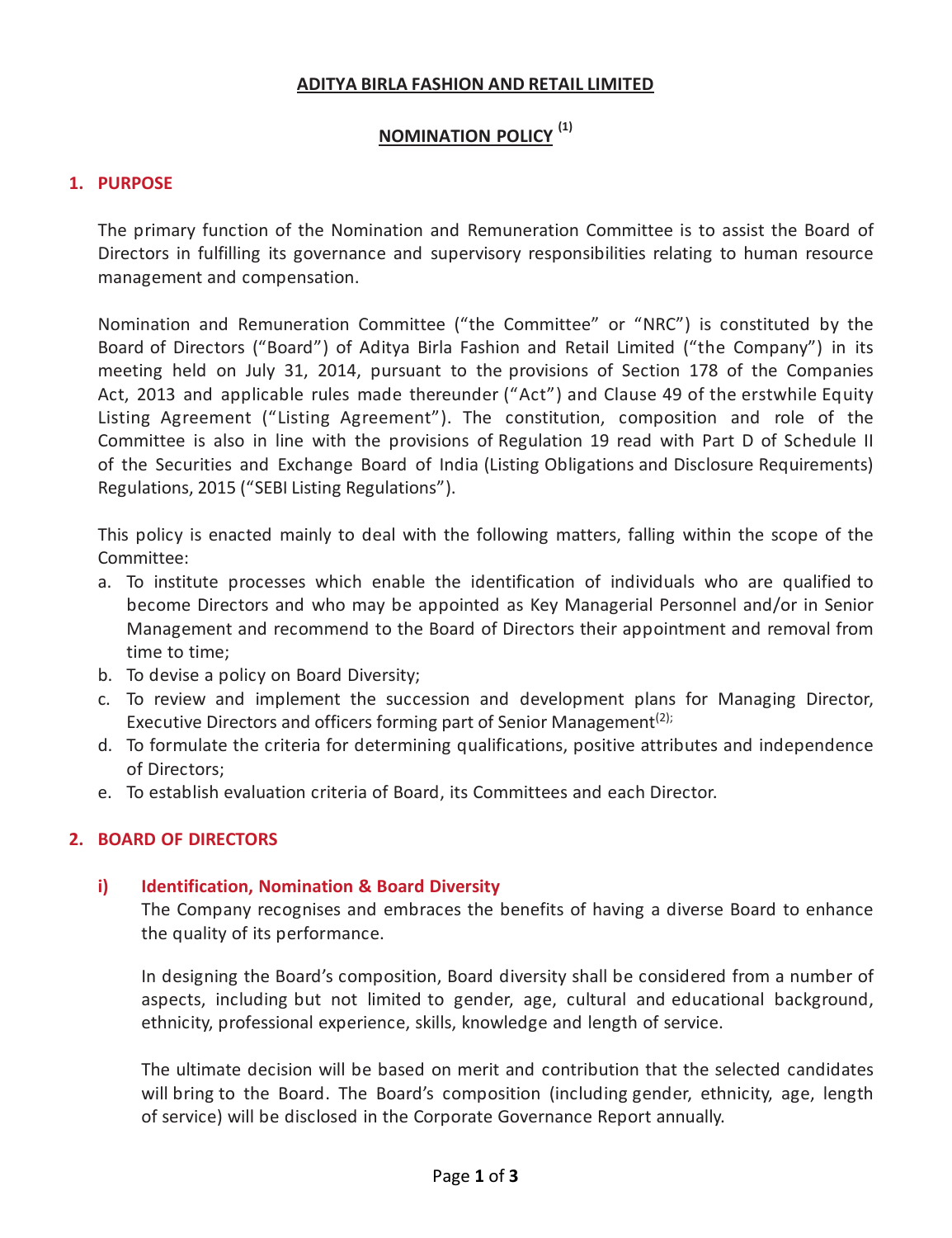### **ii) Evaluation Process**

The Board on recommendation of the Committee, has approved an Evaluation Framework for effective evaluation of performance of the Board, its Committees and individual directors. The Board/ Committee conduct an assessment of the performance of the Board, its Committees and individual directors against the said Evaluation Framework.

The performance evaluation of Independent Directors shall be done by the entire Board, on the basis of recommendations of the Committee (excluding the Director being evaluated).

### **iii) Training and Development**

The Company shall periodically organise sessions under the familiarisation programme for the Directors including Independent Directors to apprise them with the business operations of the Company and also let them know their roles, rights and responsibilities in the Company to enable them to make effective contribution and discharge their functions as a Board Member.

The Committee shall approve training policies, including new Director orientation and continuing education requirements or expectations, for Non-executive and Independent Director.

#### **iv) Succession Planning**

The Committee shall review and implement succession and development plans.

**v) Criteria for determining qualifications, positive attributes and independence of Directors**

The Committee shall follow the principles enshrined in the Act and the SEBI Listing Regulations while fixing the criteria for determining the qualifications, positive attributes and independence of Directors, at all times.

### **3. KEY MANAGERIAL PERSONNEL ("KMP") AND SENIOR MANAGEMENT(2)**

#### **i) Identification & Nomination**

The Committee shall identify the persons who may be appointed as KMP and Senior Management, taking into consideration qualifications, experience, positive attributes, skills and competencies and such other factors as it deems appropriate.

The Committee shall recommend to the Board the appointment (including remuneration and subsequent changes in the remuneration, if any) and removal of KMP and Senior Management of the Company.

### **ii) Terminations and Severances**

The Committee shall also review terminations/ replacements/ severance of employments of KMP and Senior Management.

#### **4. REVIEW AND AMENDMENTS**